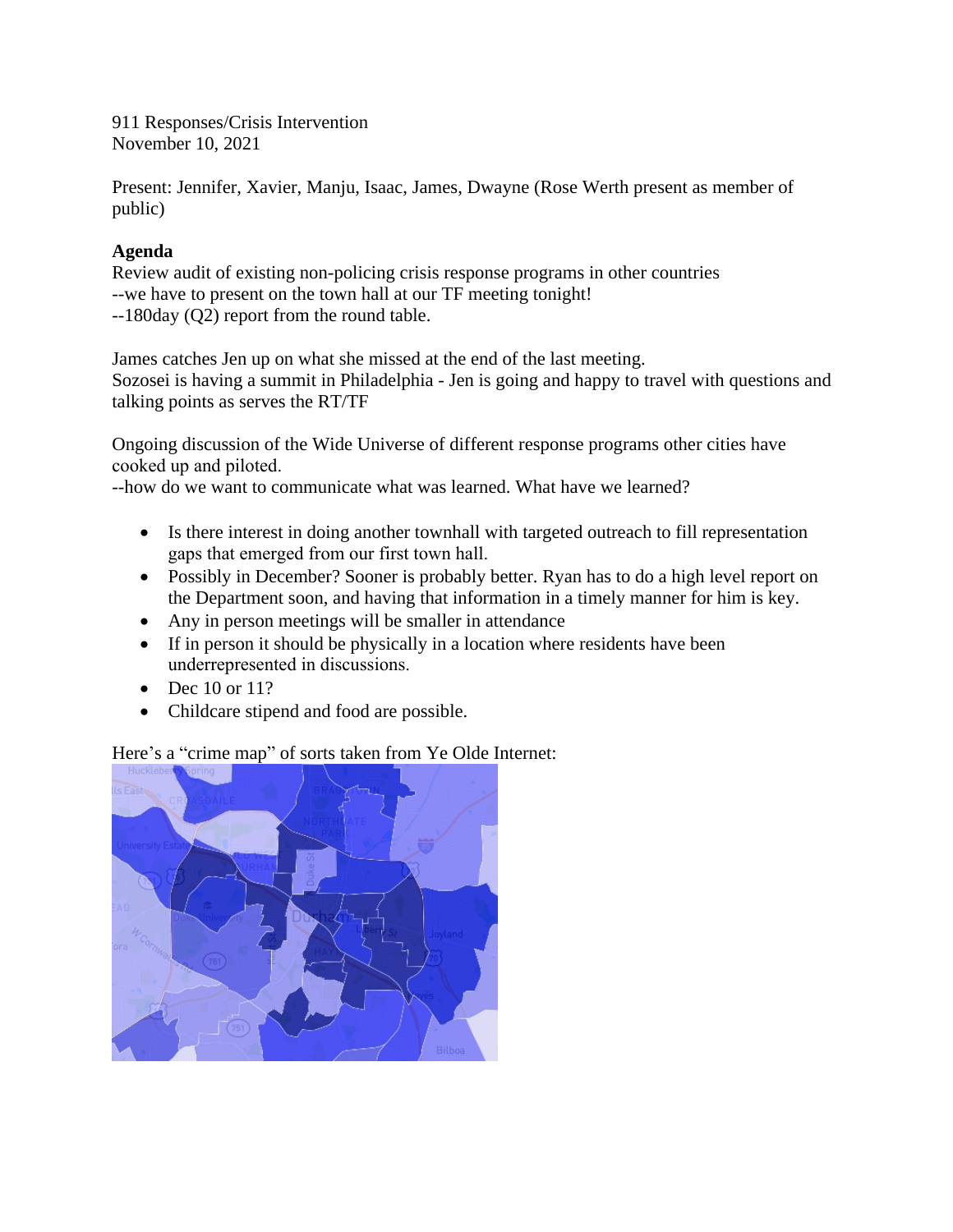

Dwayne notes the need to better sample/learn from Black men in Durham. Outreach should be targeted.

Ryan suggests hosting a few events across town simultaneously.

Outreach to Durham CAN for assistance?<https://www.durhamcan.org/>

--would also increase our visibility in the community.

- --St. Josephs AME
- --Hayti Heritage Center
- --be deliberate about hosting in religious spaces.
- --DHA properties/community centers
- --Weaver St Rec Center
- --Migrant/refugee welcoming space

We pivot to talk about the quarterly report, and that mostly consisted of everyone else cluing in Jen who missed this planning at the end of the last meeting. The summary of the round table is going into the quarterly report. Other questions for the report have been assigned. Jen is assisting with answering the question related to the survey of resources.

Manju reported back about community efforts to slow the process of the new youth jail to allow better community involvement. There is an event being hosted with county commissioners to try to expand the "stakeholders" involved in this conversation.

Direct quote from invitation sent by community orgs to commissioners re: this meeting:

*Our organizations and others would like to invite the Board of County Commissioners to a public town hall about youth wellness alternatives to Durham County's new youth jail. Please join us!* 

*Youth Heal In Communities Not Cages Town Hall Date: November 18 at 7 PM EST*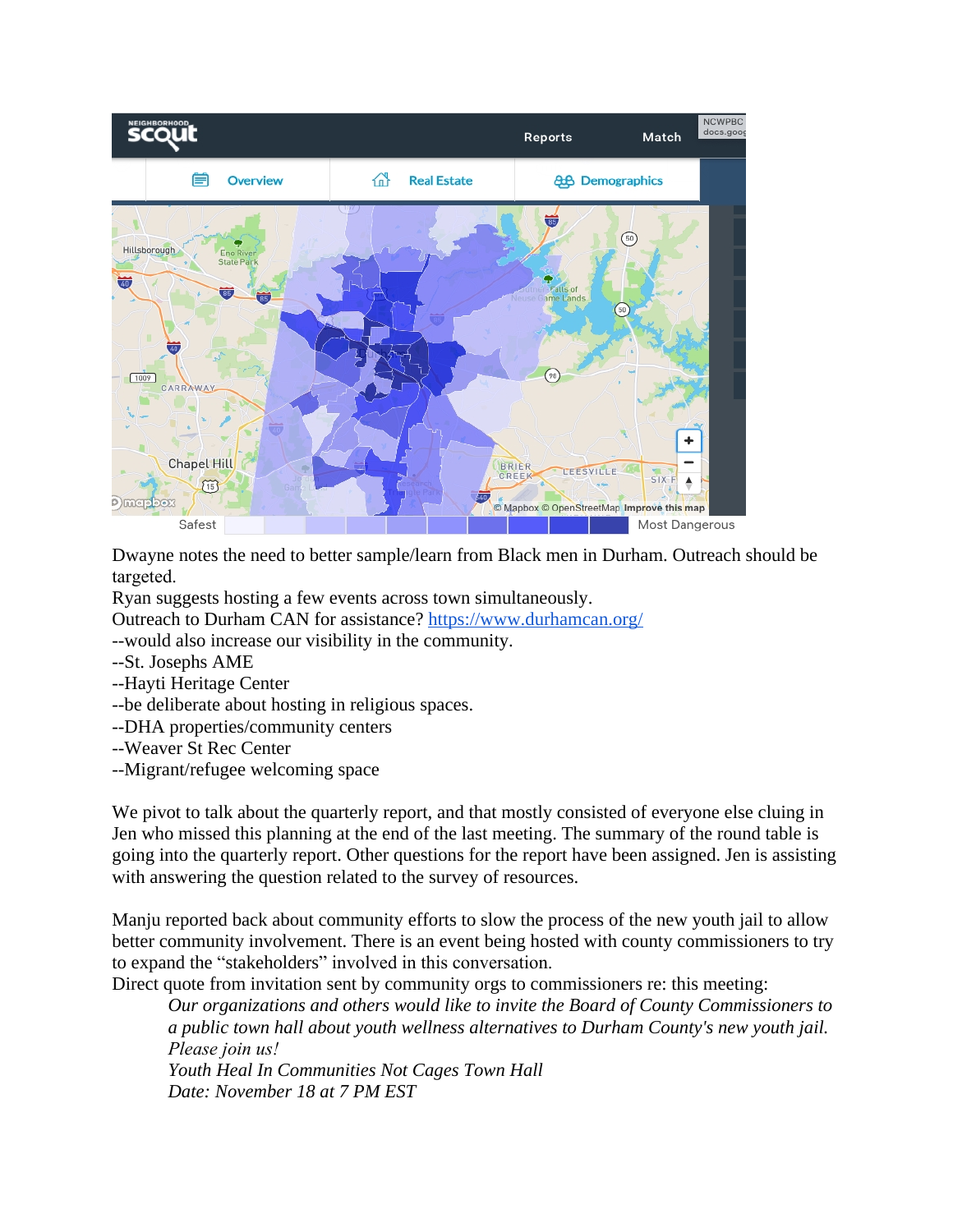*Register here: bit.ly/noyouthjail We are hoping you'll be present to listen, and we'll be inviting you to briefly share your thoughts after hearing community members. We understand that the current plan has been in the works for years, which is why we are troubled that most Durham residents we talk with are not yet aware that the County plans to spend over \$30 million public dollars on a new detention facility for children ages 8- 17.*

Funding has already been approved for a new building - green facility, etc. What should that actually be?? If not a jail. Language says something like "facility OR alternative that meets youth needs"

Recommendation votes by the TF are  $\frac{2}{3}$  majority and all other procedural votes are by majority (of those present)

Thoughts about recommendations:

--perhaps limit them to procedure to bring forth more options for public comment.

--DAs office has been refusing to prosecute children. - reducing youth incarceration.

**Proposal Name:** Need for Public Discussion and Input Regarding Proposed New Youth Detention Center

**Brought by:** Isaac Villegas, Jennifer Carroll, Manju Rajendran, Xavier Cason **Date of creation:** Wednesday, November 10, 2021

**Brief description of the proposal:** Offer the public opportunity to understand the County's proposed new youth detention center and invite more public input, particularly directly impacted community members

**Effective Date or Implementation Deadline:** Immediately

**Recommendation language drafted for presentation to the TF this evening:**

We ask the county commissioners to provide a minimum of 6 months for public comment regarding the plan for a new youth detention facility, with special attention to the inclusion of directly impacted youth and families who are involved in the criminal-legal system. As a Task Force charged by the commissioners with promoting community involvement in decisions regarding community safety and wellness, we would be glad to help provide forums for public comment from Durham residents during that time period.

We further recommend that the county commissioners use this public comment period to explore all community proposals for alternatives to Durham County's new youth jail that promote youth wellness before moving forward with the current plan to construct a facility for youth incarceration.

Plan to present Town Hall = Xavier, Jen, Isaac, then Manju, with our respective sections, 5 min each.

Save 10 min for recommendations.

For the department: -Take Ryan up on his offer to scout locations